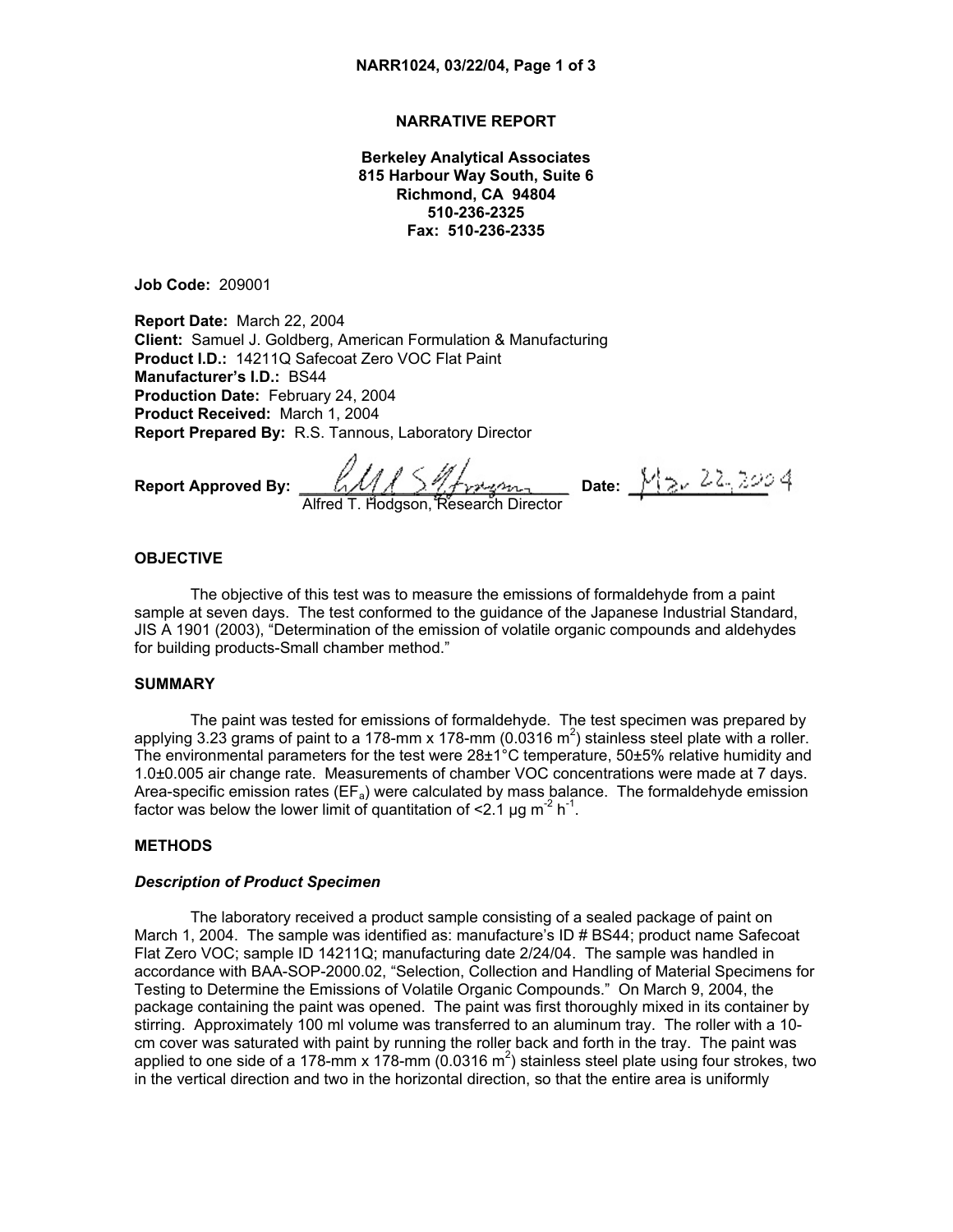covered. 3.23 Grams of paint were applied in a single film. The coated surface area was 0.0316 m2. The test specimen was placed on an open wire shelf in a chamber for testing.

# *Formaldehyde Analysis*

 The methods used for the sampling and analysis of formaldehyde and other carbonyl compounds are based on ASTM Method D-5197, "Standard Test Method for Determination of Formaldehyde and Other Carbonyl Compounds in Air (Active Sampler Methodology)."

 Sep-Pak XPoSure Aldehyde Samplers (Part number WAT047205, Waters, Corp.) are used to collect air samples for formaldehyde and other low-molecular weight carbonyl compounds. Air is pulled through a sampler, and the acidified 2,4-dinitrophenylhydrazine (DNPH) reagent in the sampler reacts with carbonyl compounds to form the stable hydrazone derivatives that are retained by the sampler. The hydrazone derivatives are eluted from a sampler with acetonitrile. An aliquot of the sample is analyzed for the hydrazone derivatives of formaldehyde and acetaldehyde using reverse-phase high-performance liquid chromatography (HPLC) with UV detection. The absorbance of the derivatives is measured at 360 nm. The mass responses of the Resulting peaks are determined using multi-point calibration curves prepared from standard solutions of the hydrazone derivatives.

# *Testing for Emissions of Formaldehyde from Materials Using Small-Volume Chambers*

 The methods used for the measurement of emissions of VOCs from this product specimen are based on the Japanese Industrial Standard, JIS A 1901 (2003), "Determination of the emission of volatile organic compounds and aldehydes for building products-Small chamber method," English edition.

 The chamber consists of a 67-L, stainless steel cylindrical vessel with a stainless-steel lid equipped with three fittings. The chamber is held in an incubator that is maintained at  $28\pm10$  C. Purified air from a clean air generator is introduced into the chamber through one fitting with a stainless-steel tubing extension. The inlet flow rate of 1.12±0.06 standard L min-1 is regulated with electronic mass-flow controllers (calibrated at 25° C and 1 atm. pressure). The gas stream is split into two streams. One of these is passed through a bubbler containing distilled water. This saturated gas stream is mixed with the dry gas stream to produce a humidified gas stream with a relative humidity (RH) of 50±5% that is then introduced into the chamber. A humidity probe (Model HMD 30YB, Vaisala) is inserted into the chamber through a second fitting on the lid. Chamber temperature and humidity are measured and recorded throughout the test. Gas exits and is sampled for the analytes of interest at the other fitting on the lid. Atmospheric pressure at the laboratory is near 1 atm. Prior to use, the chamber and fittings are cleaned by washing them with hot water and a detergent.

 A clean, empty chamber is operated at the same testing conditions for at least three hours prior to a test. Chamber background concentrations are measured. Then, the chamber is opened and the material specimen is positioned on a wire rack approximately near the center of the chamber. To initiate a test, the chamber is sealed and ventilated. At specified times, gas samples are collected at the chamber exhaust. The sample flow rates are regulated with electronic massflow controllers (calibrated at  $25^{\circ}$  C and 1 atm. pressure). Aldehyde samples are collected on XPoSure Aldehyde Samplers at a flow rate of 0.5 standard L min-1. For this test, a 30-L gas sample for the analysis of formaldehyde was collected 7-days after initiating the test period. The parameters for the emissions test are summarized in Table 1.